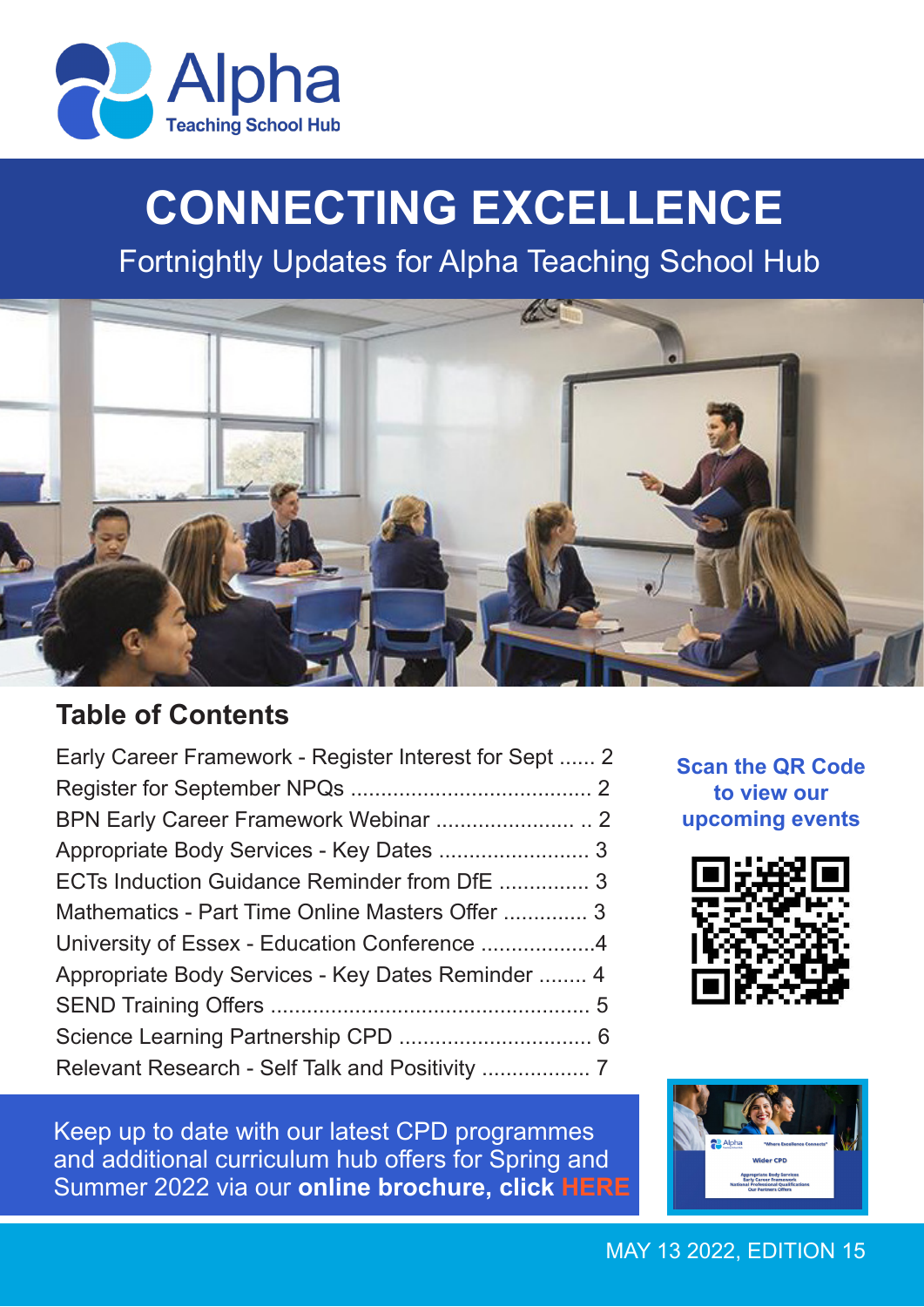

## **Best Practice Network (BPN) : Early Career Framework Webinar**

25 May 10:30am– 11:30am - Register **[HERE](https://www.bestpracticenet.co.uk/early-career-framework)**

You are invited to a presentation about the national Early Career Framework (ECF) programme from Outstanding Leaders Partnership & Best Practice network. The webinar will be presented by BPN ECF Director Kelly McKay and there will be contributions from other members of the programme team. They will look at how the programme supports ECTs and ECMs and how BPN work with schools to ensure all participants are supported to get the most out of the programme. After the presentation (approximately 30 mins) there will be an opportunity to put questions to the panel.

**Early Career Framework register your interest in using ATSH to deliver your ECF programme for September 2022**

or visit the ECF page on our website

## **Click [HERE](https://www.alphatsh.org/early-careers-fr.mework )**





**PROUDLY SUPPORTING MATHS TEACHING**

**Helping teachers across Norfolk and Suffolk support their pupils to achieve their very best.** 

**All application windows for CPD opportunities from September 2022 are now open.** 

 **Click [HERE](https://www.anglesmathshub.org/)**

**National Professional Qualifications** Delivered by ATSH

**Register your interest in NPQ for September Click [HERE](https://ccms.bpnsystems.net/applications/index.php?programme_id=50®ister_interest=1)**

**In 2021 100% of delegates agreed that the NPQ training offered by Alpha Teaching School Hub is excellent.**

MAY 18 2022, **EDITION 15 22 22**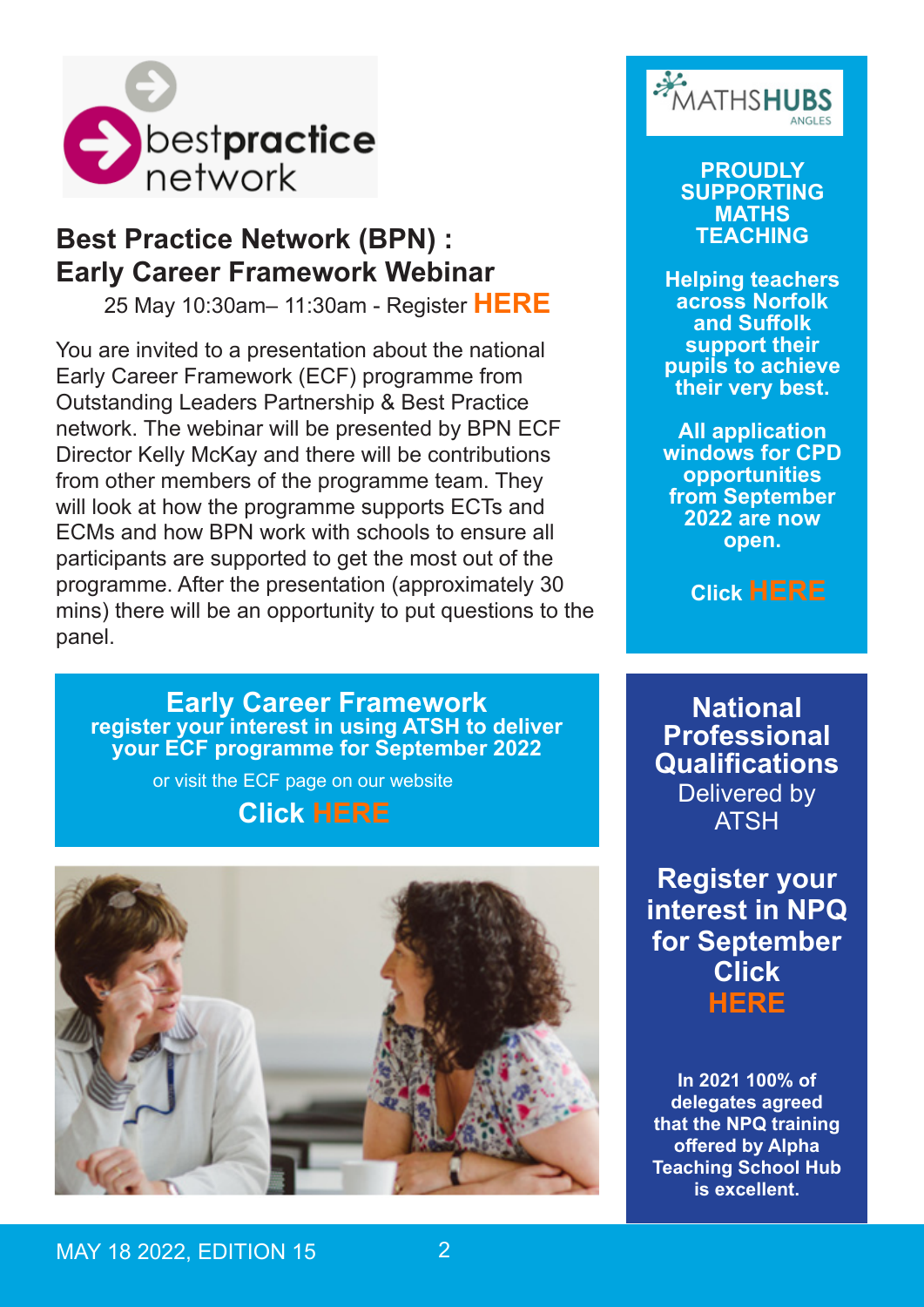

# **Reminder Re. Statutory Induction Guidance for ECTs.**

The Department for Education is asking all appropriate bodies to alert schools this month to the need to ensure their timetabling for next academic year includes sufficient time off timetable as per the Statutory Induction Guidance. This includes ensuring that:

- ECTs have 10% in year 1 and 5% in year 2
- Mentors have sufficient time to carry out their role effectively – both to: undertake mentor training (for those on funded training programmes; and plan and hold mentor sessions with their ECT(s)
- Mentoring sessions would normally be expected to be during normal teaching hours

There have been reports that some ECTs are not receiving their full entitlements, and that some mentors are not receiving sufficient time to undertake the planning, training and delivery of the role effectively.

Headteachers are expected to participate appropriately in the appropriate body's quality assurance procedures and this includes demonstrating how they have provided sufficient time for all mentors.

We know that appropriate bodies already have processes for checking that schools are providing statutory entitlements. Recognising that this is of particular importance during the coming academic year, as this will be the first year when two cohorts of first and second year ECTs will be in the system together. The department has asked appropriate bodies to prioritise checking that in all schools, all ECTs and their mentors are receiving their full entitlements and support.

## **Mathematics Education: Part time online Masters degree**

Enrol now for this course for teachers and tutors of mathematics in the Primary, Secondary and Tertiary sectors of Education. This fully online course consists of four 30-credit modules that lead you on to choosing your 60-credit dissertation topic. You can use APEL (accreditation of prior learning) if you have relevant Masters degree credits (up to 90 credits) but if you wish to apply for a student loan you must take the complete course.

Further details are given **[HERE](https://www.plymouth.ac.uk/courses/postgraduate/ma-mathematics-education)** For more information or informal chat, please contact David Burghes or Derek Robinson on david.burghes@plymouth. ac.uk derek.robinson@plymouth.ac.uk

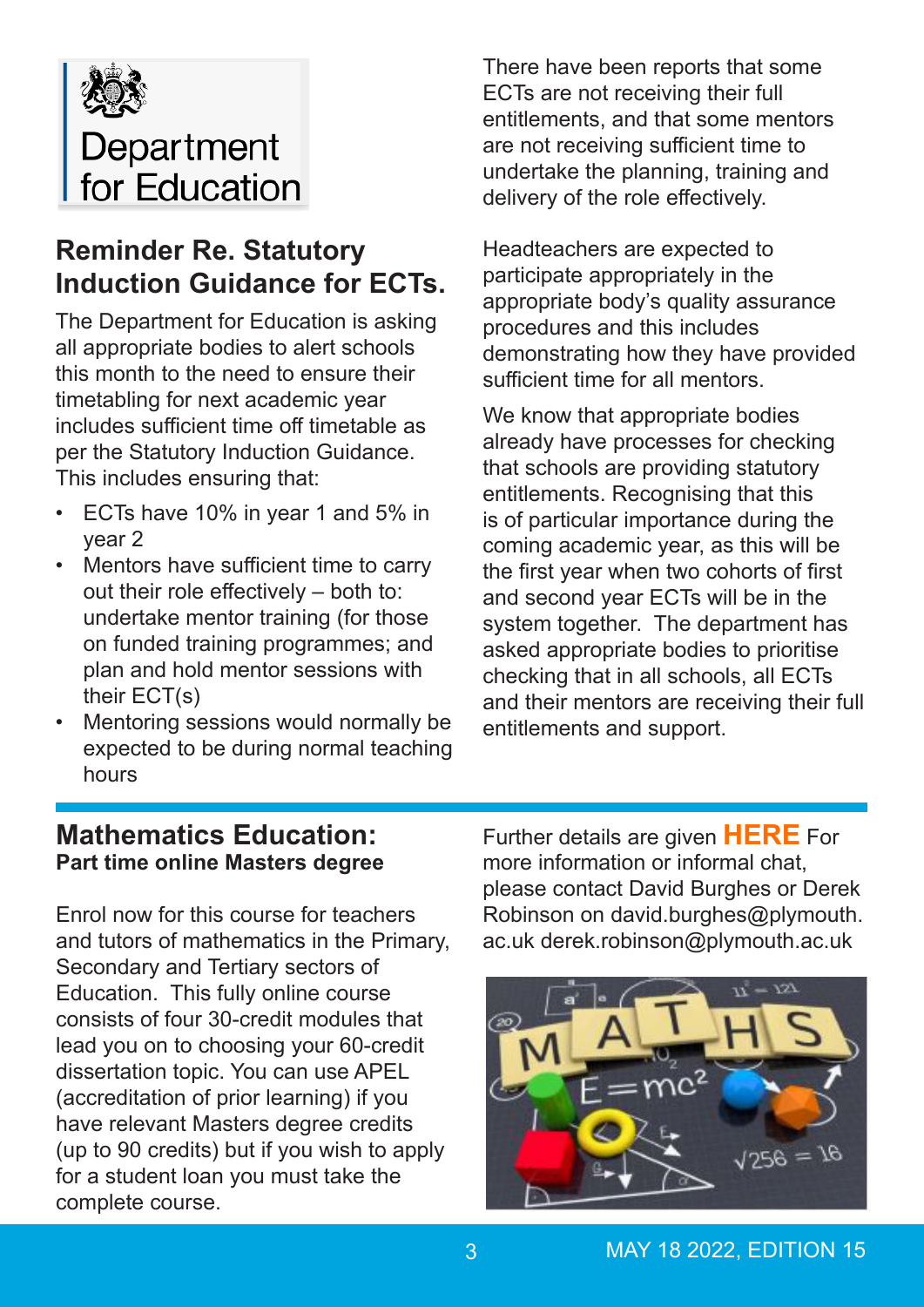### **University of Essex Annual Teachers' and Advisers' Conference 17 June 2022**

Teachers, advisers, counsellors and colleagues from schools and colleges across the UK and around the world, are invited to join the University of Essex on their Colchester Campus for this annual conference.

The day will include updates on the UK Higher Education landscape, subject-specific sessions delivered by worldrenowned academics, and guest speakers for Continued Professional Development (CPD). You can book your place now and stay up to date with the plans for the event via the event webpage. Click **[HERE](https://www.essex.ac.uk/schools-and-colleges/events/annual-teachers-conference)**

### **CPD Sessions**

The Essex University Outreach Team have a wide selection of CPD sessions available and you can sign up for them on their web page. These range from talks on managing difficult conversations with parents, reference writing, behaviour management and supporting care

leaver students. Click **[HERE](https://www.essex.ac.uk/schools-and-colleges/cpd-for-teachers)**

## **Local Lead Contact Details**

**Leigh Bevan Colchester** LBevan@alphatsh.org

**Abigail Neild Ipswich** ANeild@alphatsh.org

**Lee Walker ECF & Babergh** LWalker@alphatsh.org

**Nick Farrow Tendring** NFarrow@alphatsh.org

## **Appropriate Body Services**

# **Key Dates**

**Please note the information below if you are with Alpha TSH for your Appropriate Body Services:**

Induction Tutor and Headteachers' Online Meeting **- 8 June, 4pm** 

**This meeting will provide you with a walkthrough of the final assessment document for all ECTs that started in September 2021 and provide you with the opportunity to ask any questions.** 

Deadline dates: **Full induction programme ECT Formal Assessment – 1 July 2022**

**Non full induction programme ECT Formal Assessment – 1 July 2022**

# **National Education** Trust

June 21st - 6pm onwards

# **The NET/Mike Baker Annual Lecture** is back!

We are delighted to announce the return of the NET Annual Lecture, in a great new location in Covent Garden.

#### Our guest speaker is Rebecca Boomer-Clark, CEO of Academies Enterprise Trust.

If you would like to join the lecture, please email office@trust.netacademies.net to confirm your attendance.

Places are limited.

MAY 18 2022, EDITION 15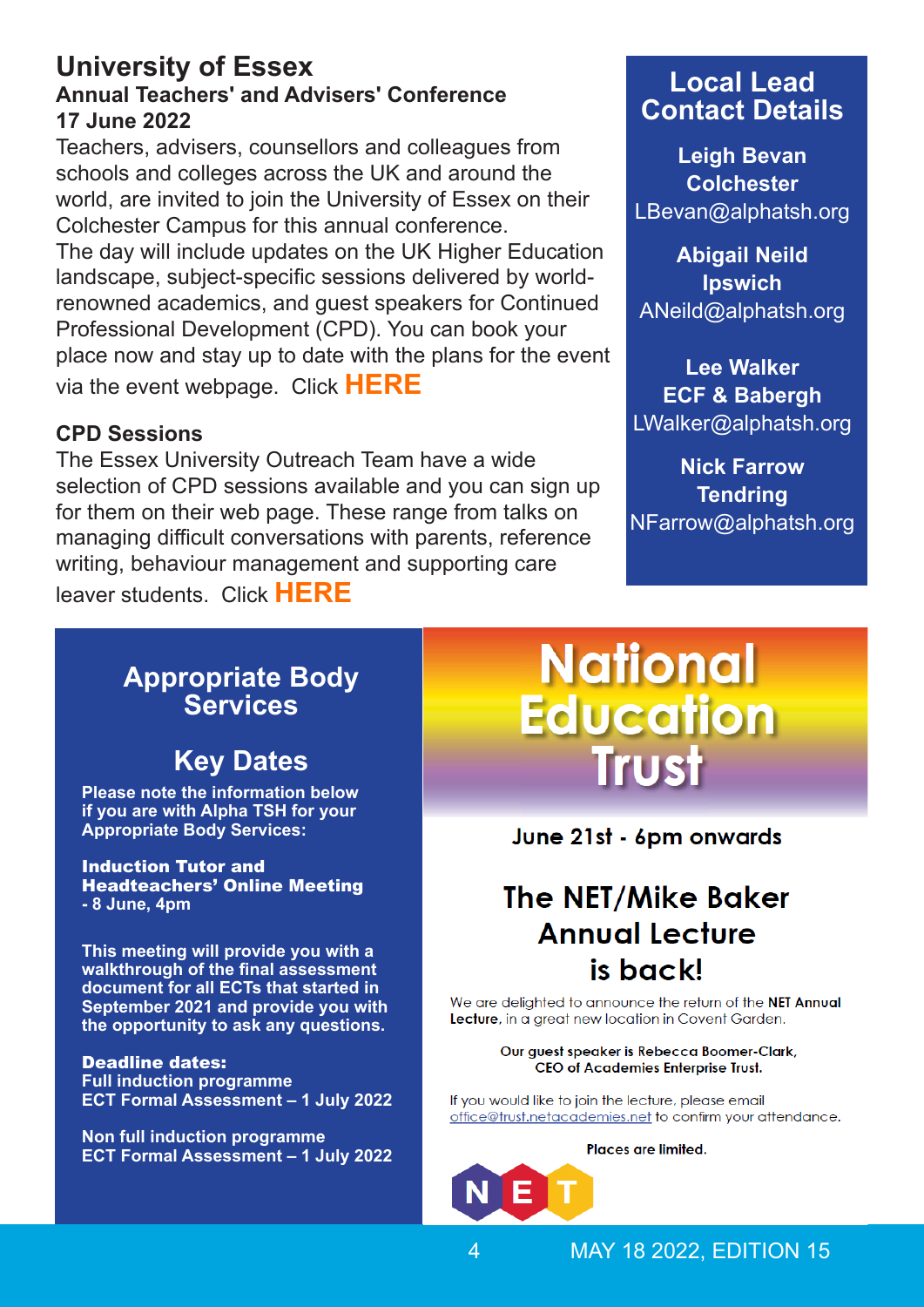# **SEND Green Paper Released**

**82% of areas in the East of England have been given a written statement of action (Ofsted, 13 April 2022). The challenges set out by the SEND Green Paper are:**

**Challenge 1:** Outcomes for children and young people with SEND are poor. Children and young people with SEND have consistently worse outcomes than their peers across every measure. They have poorer attendance.

*Alpha Teaching School Hub Send Solutions CPD offer can provide bespoke support for your teachers to support the complex needs of SEND students in their classrooms.* 

**Challenge 2:** Too many parents and carers do not feel confident that local mainstream schools can meet their child's needs.

*Alpha Teaching School Hub in partnership with Lexden Springs expert SEND SLE's can provide your teachers expert advice in 45 mins online to support the complex needs of SEND students in their classrooms.* 

**Challenge 3:** Despite unprecedented investment, the system is not delivering value for money for children, young people and families.

# **SEND Training Offers**

We are pleased to partner with our Specialist Leaders in SEND Lucy McNaughton and Marie Saunders who will be offering training during Sping and Summer Terms:-

**SEND Solutions** - Do you want to find solutions and strategies to enhance SEND provision for your students? At just £50 per person or £200 per school for access to all remaining sessions, this course is focused on sharing good practice and promoting inclusive educational strategies. Click **[HERE](https://read.bookcreator.com/y9siz771rHSYyEaiURYZ5f9zSGA3/7myo_EeOTyuW8G-eO8oezw)** (page 7) for more information or click **[HERE](https://forms.office.com/Pages/ResponsePage.aspx?id=la3pq0GH7kuhsVbSrAP_KhbgbGKeP31PptyqJXGVtt9UOE4yQzJYSE5BNTJCRlRWNkVBTTFQMzhQRSQlQCN0PWcu)** to register.

**Talk and Tours** - see which strategies actually work by visiting Lexden Springs, observing classroom practice and viewing resources. Our experts will provide advice and training to enable you to adapt these strategies in the mainstream classroom. There are four separate training opportunities. Cost is just £50 for the whole course. Click **[HERE](https://read.bookcreator.com/y9siz771rHSYyEaiURYZ5f9zSGA3/7myo_EeOTyuW8G-eO8oezw)** (page 6) for more information or click **[HERE](https://forms.office.com/Pages/ResponsePage.aspx?id=la3pq0GH7kuhsVbSrAP_KhbgbGKeP31PptyqJXGVtt9UN1lSTlQ1NzZKMkVXNTg0ODNYSlJFT0pCSiQlQCN0PWcu)** to register.

**If your schools is based in Tendring due to the High Needs support this offer is for FREE – sign up today!**

## **SEND Solutions** Lexden Springs

**9 June 2022** Speech, Language & Communication Needs

**15 June**  Cognition & Learning Needs

> **21 June** Social, Emotional & Mental Health Needs

**29 June** Sensory & Physical Needs

# **Talk & Tours**

Lexden Springs

**9 June** Speech, Language & Communication Needs

**15 June**  Cognition & Learning Needs

> **21 June** Social, Emotional & Mental Health Needs

**29 June** Sensory and Physical Needs



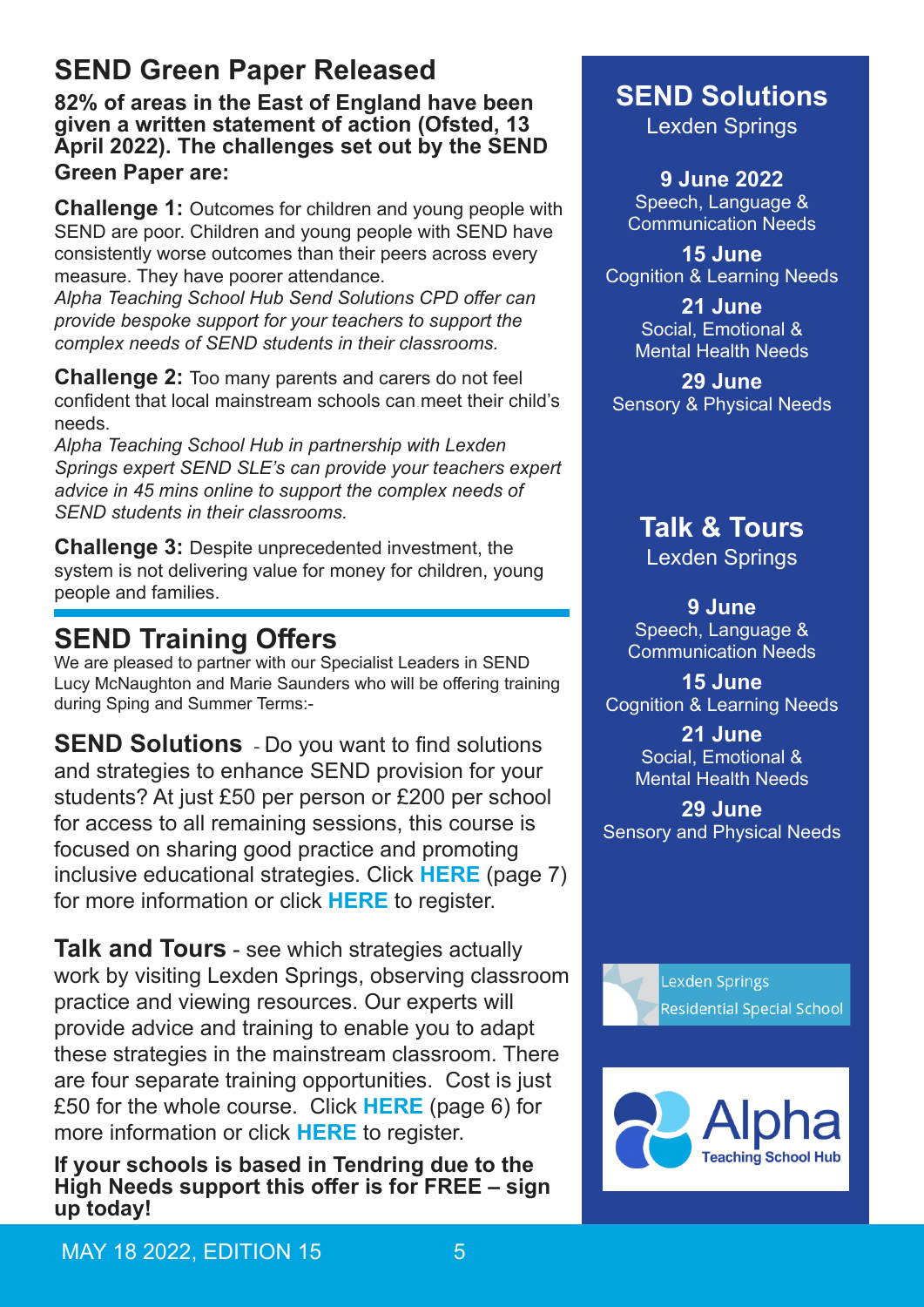

# **CPD from the Science Learning Partnership**

## **Click [HERE](https://www.stem.org.uk/cpd/search?location_op=25&f%255B0%255D=type%3Acourse_occurrence) to book courses**

### **Primary science network - Physics Misconceptions: Teaching the Tricky Bits**

#### 7 June 2022 - 16:00

Termly network meeting for Summer 2022. The focus will be on some of the Physics units in the primary curriculum for those who might be looking to improve their understanding in this particular area of science. The session will aim to build confidence by considering a selection of physics ideas; those where misconceptions arise or where describing the scientific concepts is a challenge. We'll discuss the science and suggest ways to teach these topics in class.

## **Developing your primary science curriculum using the Ofsted Framework**

(2 sessions)

#### **Session one: Science Subject Leadership - Progression and assessment 23 May 2022**

What does progression look like? How can I evidence progression? How can formative assessment support progression?

#### **Session two: Science Subject Leadership - Monitoring & preparing for deep dives** 30 June 2022

What should I look for when monitoring science? What questions should I to ask children about their learning?

#### **Chemistry teachers' network meeting** 19 May 2022

This is a chance for collaboration with your peers so you can share information and develop as a teacher. Expert consultants will help you identify priority issues in teaching and learning and professional development. You will be able to develop solutions, drawing on the expertise within the group. This strengthening of informal school-to-school support will create an effective network of information, advice and guidance.

#### **Physics teachers' network meeting** 9 June 15:45-16:45

This is a chance for collaboration with your peers so you can share information and develop as a teacher. Meeting Agenda: Documenting and designing your Physics curriculum, Identifying effective aspects of remote learning that can add to your curriculum, Dealing with over generous TAG's in your new year 12 intake, How can the STEM learning network help you/your department, AOB's and agreeing focus for the next network meeting.

#### **Strengthening practical work in Biology**

13 June 2022, 13:00 Westcliff High School for Girls

This face to face session will explore strategies for teaching topics across the biology curriculum and develop an understanding of how practical work can be made more relevant and effective. There will be handson opportunities to explore interesting and creative approaches to new and familiar practical techniques using a range of resources, publications and ICT applications to make students learning more effective. A Teacher Release payment is available for attending this course - please contact your local Science Learning Partnership to find out more: e.emmerton@setsa.info

#### **Using the Ofsted research review in science to move your curriculum towards excellence**

29 June 2022, 13:00 Westcliff High School for Girls

Following the publication of the Ofsted Research Review: Science in 2021, this course is designed to enable participants to review their curriculum against the key messages. The course will highlight the key findings and provide a facilitated forum for sharing ideas with peers. Participants will work together, evaluating their curriculum against Ofsted's findings and planning next steps in the development of their curriculum. A Teacher Release payment is available for attending this course - please contact your local Science Learning Partnership to find out more: e.emmerton@setsa.info